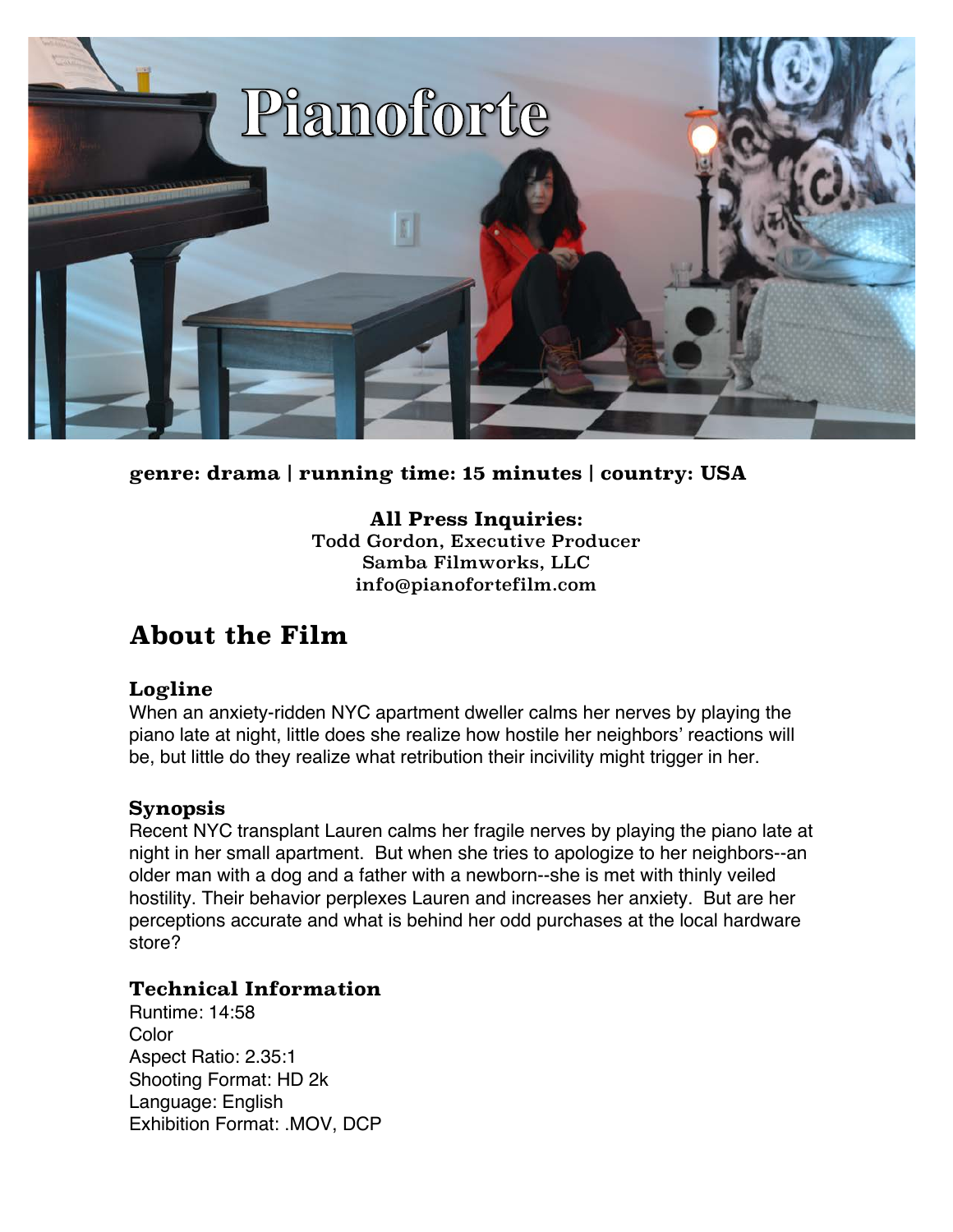# **Director's Statement**

Living in New York City, we often grow accustomed to wielding a shield in our daily lives to cope with the slings and arrows of big-city living. At the same time, we crave connections—to friends, neighbors and even strangers. It can seem like no one really cares who we are, though sometimes we'd rather keep that to ourselves, anyway. I'm intrigued by this duality.

In "Pianoforte," a newly arrived NYC apartment dweller is already near the end of her emotional rope. While lonely and craving contact, she finds her neighbors strange and difficult, and retreats to her apartment for refuge. Her neighbors rob her of that peace. I've taken these circumstances and turned them into a psychological drama with a dark sense of humor.

Neo-noir is the style I'm aiming for, where elements such as anxiety, disillusionment and panic drive the look. The sets are stark and high contrast, reflecting the lead actor's state of mind. Echoing the film's title, which means "softloud" in Italian, I also enlist sounds as a further instrument of torment.

*Peilin Kuo*

#### **Director's Bio**



**Peilin Kuo** is an award-winning filmmaker born in Taiwan and based in New York. After graduating with a drama degree from her homeland, she worked for a production company in Taipei. She relocated to New York in 2002 and started to pursue her career as an independent filmmaker.

Peilin's first short film, "Everyday," won the "Someone to Watch 2005" award from CineWomen NY and was broadcast by PBS's "Reel New York" in 2007. Her short film, "A.K.A. 08494####," was awarded "First Runner Up" and "Most Original" from the 2005 "72 Hour Film Shootout" competition. Her music video,

"true story," was screened at the 2006 Sundance Film Festival. Her short film, "Private Party," won the Golden Palm award at the 2009 Mexico International Film Festival.

Peilin's 23-minute film, "Prescott Place," was nominated for the "Excellence in Short Filmmaking" award at the 2011 Asian American International Film Festival. The film was also an official selection at the 2012 Los Angeles Asian Pacific Film Festival and won an "Honorable Mention" award from Asians On Film Festival 2012. "Prescott Place" is distributed by SnagFilms.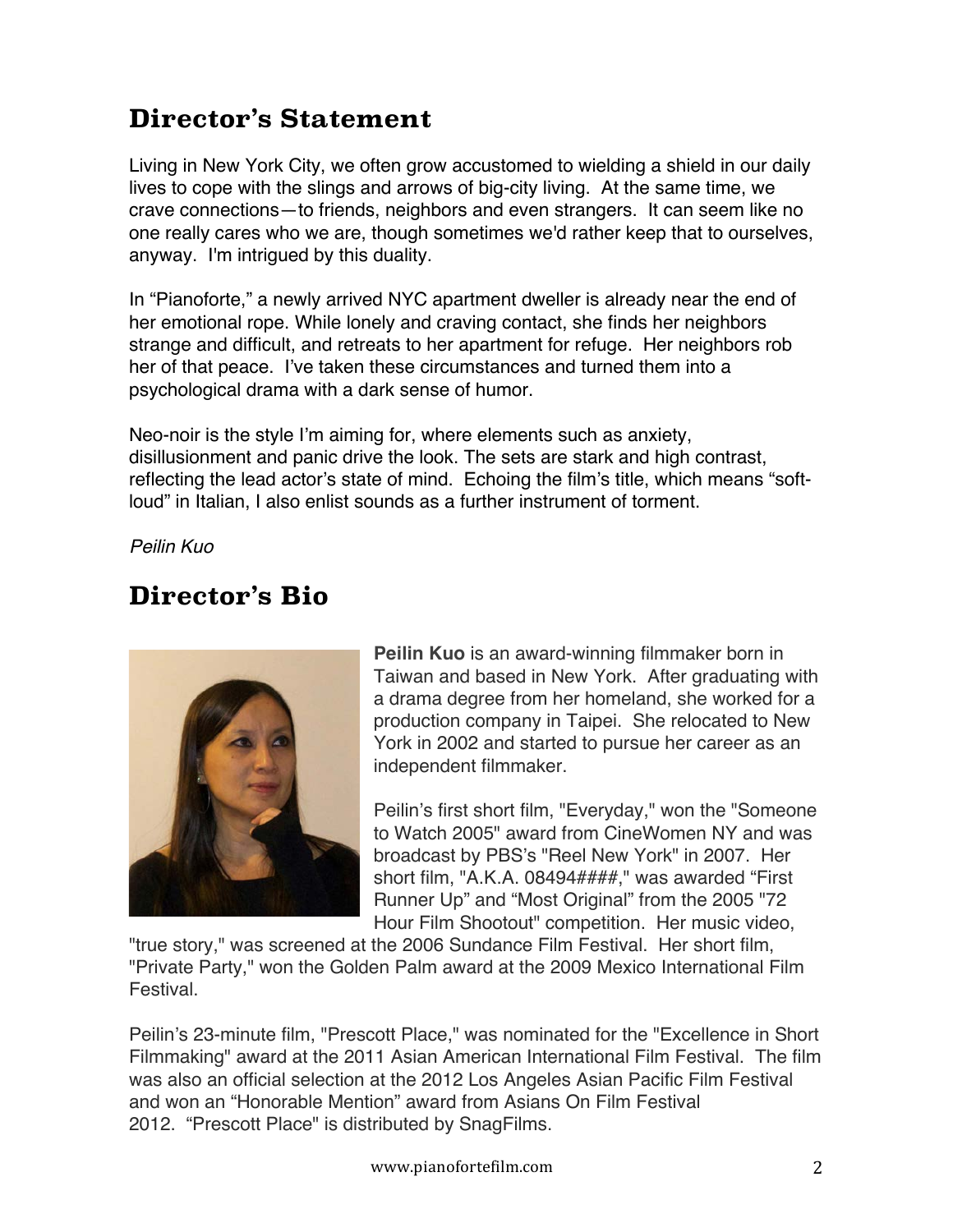Peilin's latest short film, "To Die or To Dream," is a trailer for her upcoming feature film project, "A Thousand Deaths - The Story of Anna May Wong." "To Die or To Dream" has been shown at film festivals and won the "Award of Merit" from Accolade Global Film Competition, the "Best Drama Honorable Mention" award from Asians on Film Festival, and the "Remi Award" from WorldFest-Houston International Film Festival. The feature length screenplay was a finalist for the Sundance Screenwriters Lab 2017.

### **Cast Bios**



**Jennifer Kim** (*Lauren) -* Jennifer attended NYU's Tisch School of the Arts at the Stella Adler Studio as well as London's Royal Academy of the Dramatic Arts.

Film credits include: *The Bourne Legacy, First Winter, We Need to Talk About Kevin, Confessions of a Shopaholic, The Unity of All Things, Wild Canaries, Intimate Semaphores, Obvious Child, Female Pervert, Lace Crater, Newly Single, The* 

*Incredible Jessica James, Spider-Man: Homecoming*. Television credits include recurring guest star roles on Amazon's "Mozart in the Jungle" and TBS' "Search Party." Lead in an episode of Netflix's Easy. Then recurring roles on NBC's "The Blacklist," as well as roles on "Rescue Me," "The Good Wife," "666 Park Ave," "You're Whole," and "Elementary." Theatre credits include the 2016 Pulitzer Finalist *Gloria* at the Vineyard Theatre and the Goodman Theatre as well as *Engagements* at Second Stage Theatre.

A Los Angeles native, Jen lives in Brooklyn and enjoys reading, taking photographs, and watching films.

 $\overline{a_1}$  ,  $\overline{a_2}$  ,  $\overline{a_3}$  ,  $\overline{a_4}$  ,  $\overline{a_5}$  ,  $\overline{a_6}$  ,  $\overline{a_7}$  ,  $\overline{a_8}$  ,  $\overline{a_9}$  ,  $\overline{a_9}$  ,  $\overline{a_9}$  ,  $\overline{a_9}$  ,  $\overline{a_9}$  ,  $\overline{a_9}$  ,  $\overline{a_9}$  ,  $\overline{a_9}$  ,  $\overline{a_9}$  ,



**Richard Eagan (***Eli Cooper) -* As a very young man in Westport, CT, Richard Eagan appeared in many community theater plays and musicals before deciding to move to New York City to pursue acting as a career.

He worked off-Broadway and in summer stock in the 1960s, but had a change of heart in 1967 which took him out of the theater and into other pursuits.

In 1987 he agreed to act in a play being presented at Sideshows by the Seashore in Coney Island, where his then nine-year-old daughter Daisy saw him perform

www.pianofortefilm.com 3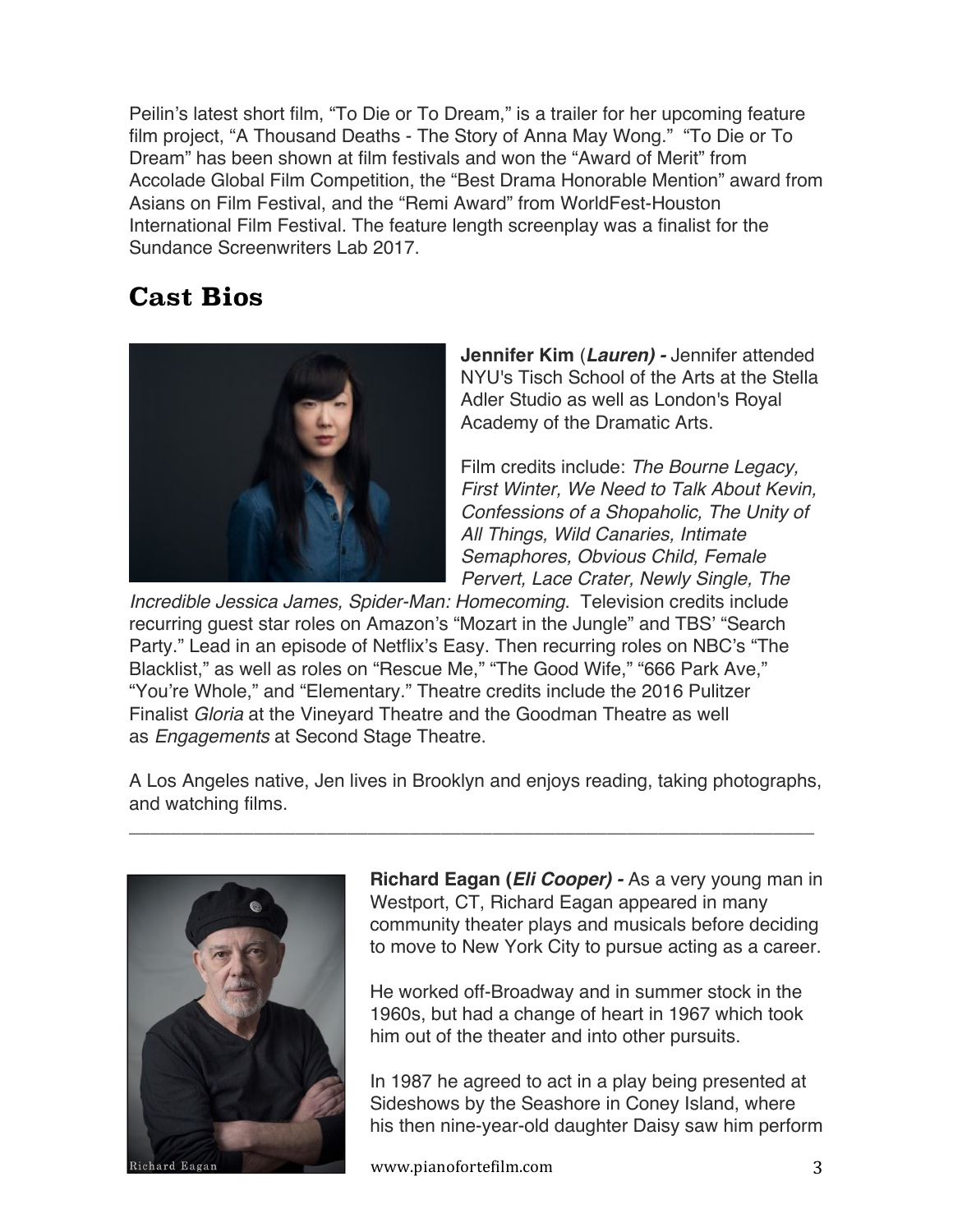and decided she wanted to do the same thing herself.

During Daisy's early acting years (Les Miserables, The Secret Garden), Richard made a short-lived comeback at a NYC repertory company but decided once again to stick with life in "the real world." But opportunity knocked twice again when two friends asked him to act in their debut films—Going Under (2004), directed and cowritten by Eric Werthman and Pianoforte (2017), written by Todd Gordon.

 $\overline{a_1}$  ,  $\overline{a_2}$  ,  $\overline{a_3}$  ,  $\overline{a_4}$  ,  $\overline{a_5}$  ,  $\overline{a_6}$  ,  $\overline{a_7}$  ,  $\overline{a_8}$  ,  $\overline{a_9}$  ,  $\overline{a_9}$  ,  $\overline{a_9}$  ,  $\overline{a_9}$  ,  $\overline{a_9}$  ,  $\overline{a_9}$  ,  $\overline{a_9}$  ,  $\overline{a_9}$  ,  $\overline{a_9}$  ,

Now with "nothing to lose," Richard has jumped back in for a third, happy time.



**Marie-Louise Miller** *(Clerk) -* Marie-Louise's vision as a theater director and dramaturg conceives of stories as fabric of a community.

"One of the most basic arts is that of sharing stories, creating a fabric between people. Communities, diverse or homogeneous, need a way to access one another, reflect upon themselves and step away for a long view. So: we persevere to tell and retell and tell yet again our story in coming of age. From

painting and sculpture to music and dance to spoken performance, story is how we got out of caves and came together to create society."

As a director of large-scale productions as well as more intimate productions, Marie-Louise seeks to push theatrical conventions. While earning an MFA in Stage Direction from Northwestern University, graduate internships in Germany, (before and just after the fall of the Berlin Wall) led to the New American Plays Festival at the Stadstheater in former East Berlin. She has worked on shows at the International Fringe Festival, programs at Lincoln Center, and assisted at Chicago's Shakespeare Rep. In NY, she collaborated with Craig Lucas at the New York Theater Workshop, The Rattlestick Theater and The Atlantic Theater Company.

Marie-Louise has created workshops for growing the inner narrative voice in children and teens. She has worked in schools and libraries in Sao Paulo, Brazil, and in the Hudson Valley Rivertowns. Her projects include "Destination Imagination," film scripting and shooting, reimagining fairy tales, epic stories, large group performance projects, and an international festival of food and culture.

In 2015, 2016 and 2017, she directed staged readings of Eve Ensler's *The Vagina Monologues* at South Presbyterian Church's Sanctuary Space in Dobbs Ferry. In each instance she brought together 30 + female (and male) actors, community members, musicians and fine artists for an evening of performance and celebration. The event benefitted the women at Hope's Door.

She produces performance arts events with RiverArts in Hasting-on-Hudson and is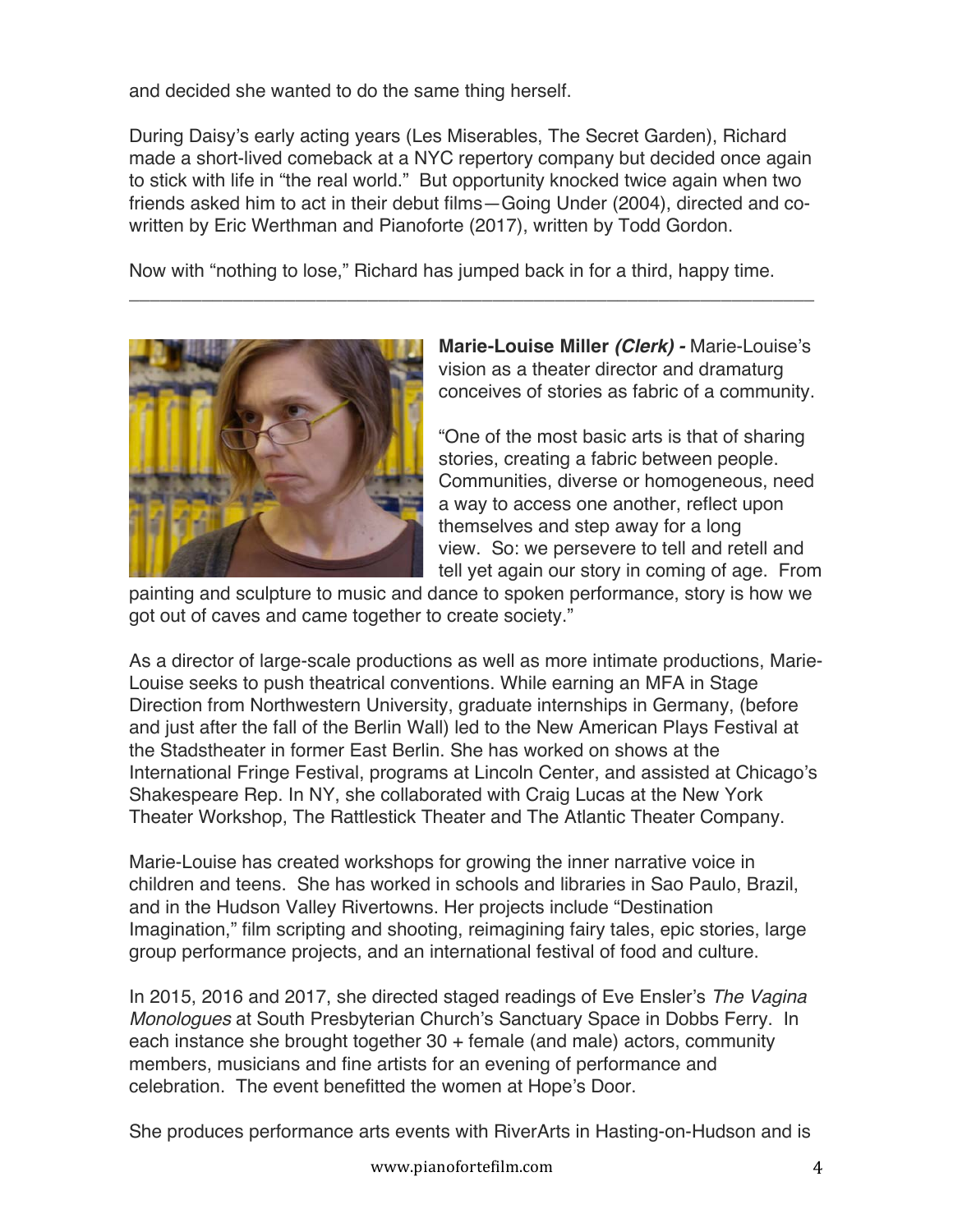currently working on a funded performance-art project with 14 artists across the arts disciplines.

She is fluent in German.



**Raymond Turturro (***Neighbor***)** - Raymond Turturro is an actor who studied at HB Studios in Manhattan. He's also a writer and artist, and lives in Brooklyn, NY, where he grew up. He has appeared in many film festival award-winning shorts and feature films, playing many wonderful and interesting roles, but his best role is… his next one. Always striving for excellence and to bring enjoyment to the audience, Raymond continues to sharpen his skills and improve his stagecraft

in hopes of someday working with the great actors of today. He also loves collecting comic books.

# **Other Production Team Bios**

**Todd I. Gordon** *(Writer & Executive Producer) -* Todd came to screenwriting after many years in the corporate world. The first feature script he completed won two screenwriting competitions. "Pianoforte" is his first script to become a film.

**Borja Campillo** *(Director of Photography) -* Borja has worked as a producer, cinematographer and in various other roles on many narrative and documentary projects across the globe, including "Mary's Land," which was released in more than 22 countries in Europe, the United States, South America and Asia. That film has been a tremendous box office success, becoming the most profitable film of 2014 per copy in his native Spain. One of Borja's last projects, "Pela Adhi Akshar," was shot entirely in India and released worldwide in 2017. He is now working on postproduction for "The Faja," a feature documentary that will soon be seen on the festival circuit.

**Joseph Gutowski** *(Editor & Producer) -* Joseph is a film editor who has cut over 20 feature films in a wide variety of genres, such as Echelon Conspiracy, Bella, Front Cover, and Passenger 57. He apprenticed with some of the industry's top film editors including Dede Allen, Stephen A. Rotter, and Richard Nord. Joseph is also a painter, and has had several exhibitions of his works in New York and California.

www.pianofortefilm.com 5 **Elle Kunnos de Voss** *(Production Designer) -* Elle is a New York-based Swedish designer. Her work ranges from production design, set and costume design, architecture to creative writing, graphics and illustration. Elle holds an M.A. from The Royal Danish Academy of Fine Arts School of Design. After graduating in 2004, Elle moved to New York City and has since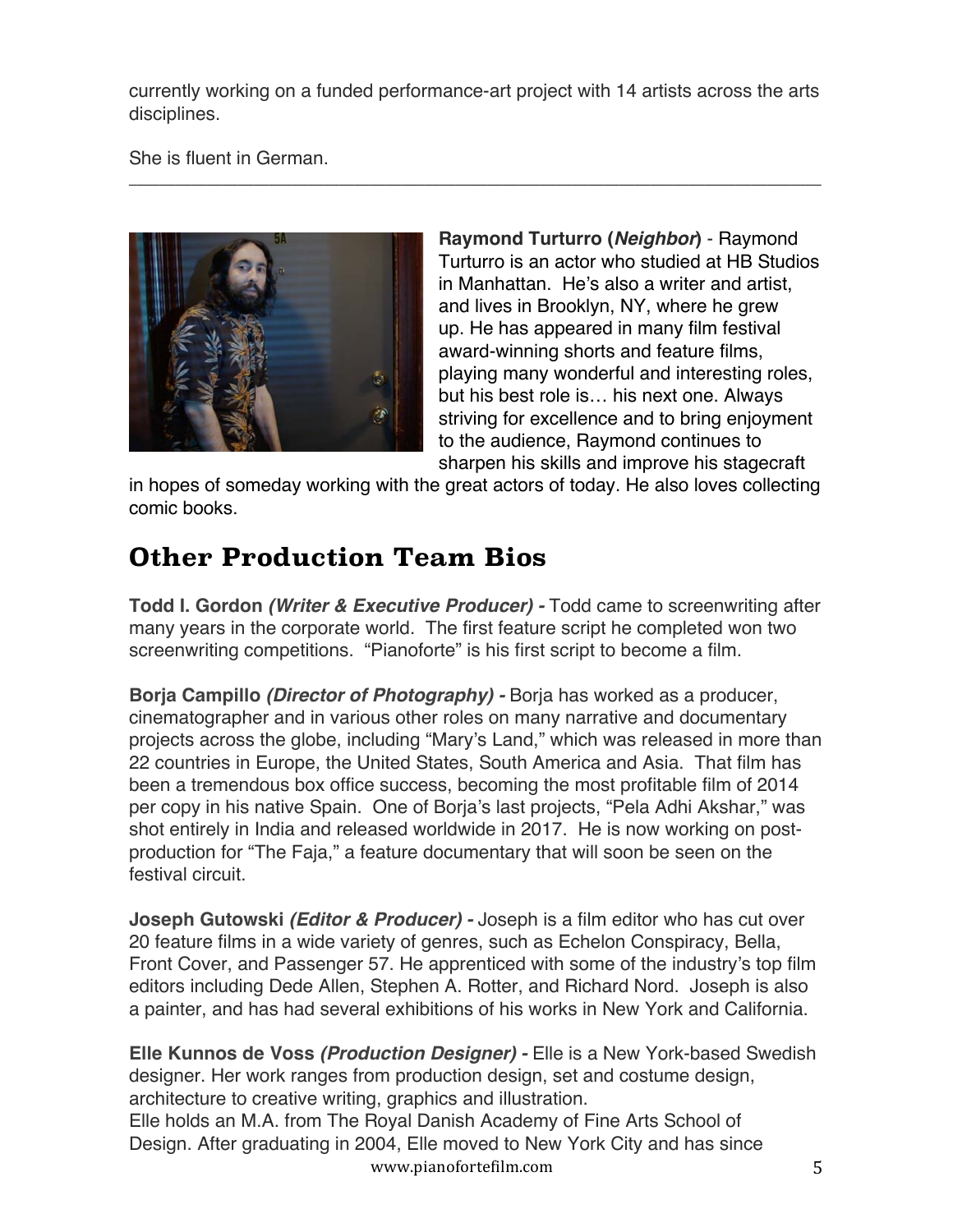completed production design for films, designed sets and costumes for performing arts productions in Europe and the US and is currently developing an opera with LA based composer and artist Micah Silver.

Her first opera, The Echo Drift, co-written with composer Mikael Karlsson is scheduled for its world premiere in New York Jan 2018. For her work on The Echo Drift libretto she received the Opera Genesis Fellowship, alongside composer Mikael Karlsson, in 2015. In Sweden she recently developed *Justine,* a theatrical dance piece, with choreographer Charlotta Öfverholm. The piece celebrates individuality and deals with justice, in a story of how imagination triumphs over oppression.

Other recent work includes set and costume design for Fernando Melos *If walls could speak* at The Apollo Theater, NYC, costume design for *Too Much* by Wendy Houston, Dansens Hus Stockholm, *The Misantrophe* by Hunger and Thirst Theater New York, story and illustration for *Book of Loveistanis* with co-writer Gudlaug Fridgeirsdottir for Gudrun Publishing / Safnabókin, Reykjiavik. Recent film projects include *Girls Lost* by Alexandra-Therese Keining / Gotafilm which premiered at TIFF. *The Frigid* by Aizhan Tuganbay / NY, *The Ceremony* by Lina Mannheimer / French Quarter Film which premiered at SXSW.

**Nic Izzi** *(Producer) -* Nic began his career producing concert films for record labels, several were certified Gold and Platinum Status by the Recording Industry Association. His first feature film was distributed by Universal, and he has since produced HUNTER'S MOON, starring Colm Feore and Ari Millen. He is currently coproducing THE CHAPERONE, written by Julian Fellowes.

**Jessica Kingdon** *(Producer) -* Jessica is a Brooklyn-based filmmaker. She received her BA in Film Studies from Columbia University and her MA in Media Studies from The New School. Her short film "Commodity City" shot in Yiwu, China is an observational documentary about the world's largest wholesale mall. It has played at IFF Rotterdam, Slamdance, True/False, Sarasota and others. It won the Tom Berman Award for Most Promising Director at Ann Arbor Film Festival. She also works as an independent producer, and recently co-produced the feature film "Old Stone" which premiered at the Berlinale 2016 and won Best Canadian First Feature at TIFF 2016. Her residencies include the UnionDocs Lab and the Points North Institute Shortform Editing Residency. She is a member of the Brooklyn Filmmakers Collective.

**Paul Walker** *(Producer) -* Paul is a New York-based screenwriter. A graduate of NYU's Cinema Studies department, his passion for film history and aesthetics provides a wealth of knowledge upon which he draws as a writer principally concerned with advancing a radical sense of empathy onscreen.

Paul's bilingual stylings - French and English - stem from time spent abroad in France as a child. Despite his fluency with the culture of La Republique, he bleeds New York City bop. Currently working as a freelance screenwriter developing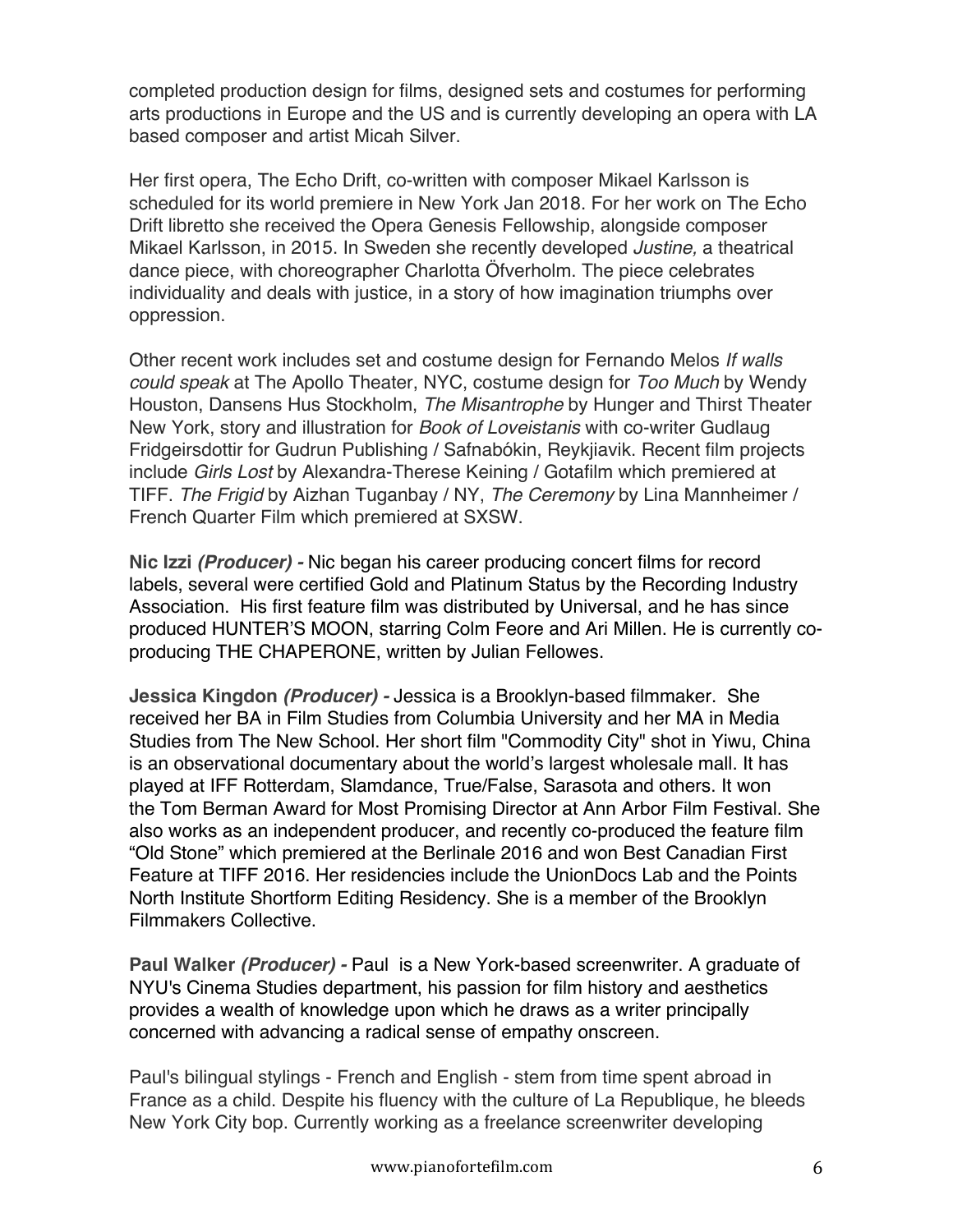feature-length scripts and shorter formats, he previously spent years working in post-production and development, for companies including Focus Features, FUSE and Discovery Networks.

### **Pianoforte Crew**

*Director -* Peilin Kuo

*Writer -* Todd I. Gordon

*Director of Photography -* Borja Campillo

*Editor -* Joseph Gutowski

*Production Designer -* Elle Kunnos de Voss

\_\_\_\_\_\_\_\_\_\_\_\_\_\_\_\_\_\_\_\_\_\_\_\_\_\_\_\_\_\_\_\_\_\_

*Executive Producer* - Todd I. Gordon

*Producer* - Nic Izzi

*Producer* - Jessica Kingdon

*Producer -* Paul Walker

*Producer -* Joseph Gutowski

*Assistant Director* - Coren Helene-Gitomer *Assistant Camera* - Olga Vazquez *Gaffer* - Tony Sur *Grip* - Neil Todnem *Set Decorator* - Ian Betram *Tech Consultant* - Ryan Frame *Still Photographer* - Jim Metzger *Piano Instructor* - Yiju Chen *Hair & Makeup* - Missy Scarbrough *Sound Recordist* - Mano Guha *Music Consultant* - Susan Feder *Music Editor* - Aaron Severini *Sound Designer* - Julian Evans *Digital Finishing -* Harbor Picture Company *Supervising Colorist* - Roman Hankewycz *Colorist* - Erik Choquette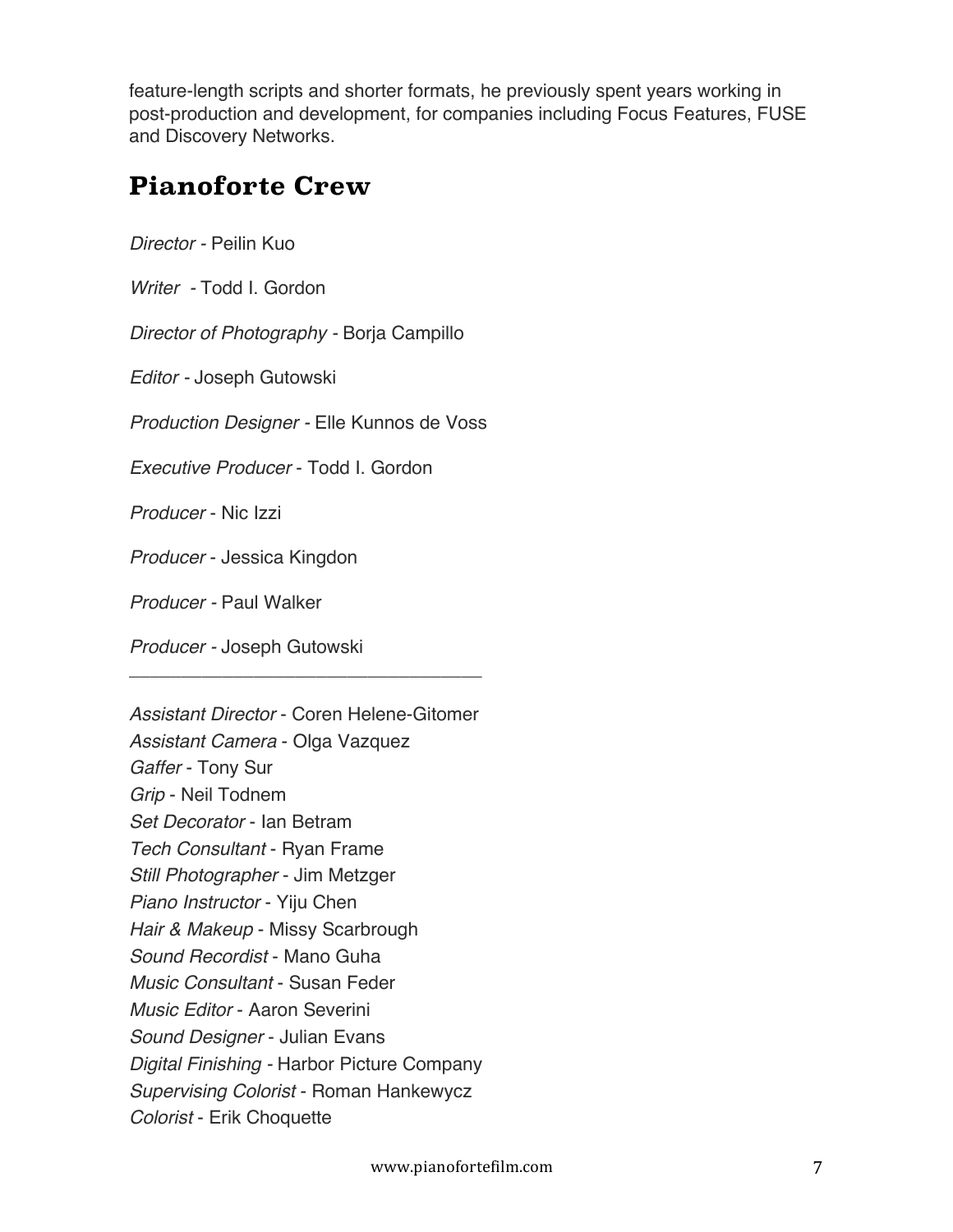*Colorist* - Robert Boscacci *Digital Intermediate Producer* - Matt Hawkins *Wardrobe Consultant* - Basia Gordon *Social Media Consultant* - Annie Field *Production Assistant* - Shay Yoos

### **Music in Pianoforte**

"Gnossienne No. 1" Composed by Erik Satie Performed by Jennifer Kim

"String Quartet No. 1" Composed by John Corigliano Published by G. Schirmer, Inc. Performed by Corigliano Quartet Courtesy of Naxos of America

"Glyptodont" Composed by Skip LaPlante Performed by Music for Homemade Instruments Copyright © 1980 by Skip LaPlante

### **Pianoforte Stills**



Jennifer Kim as Lauren in "Pianoforte." Cinematographer: Borja Campillo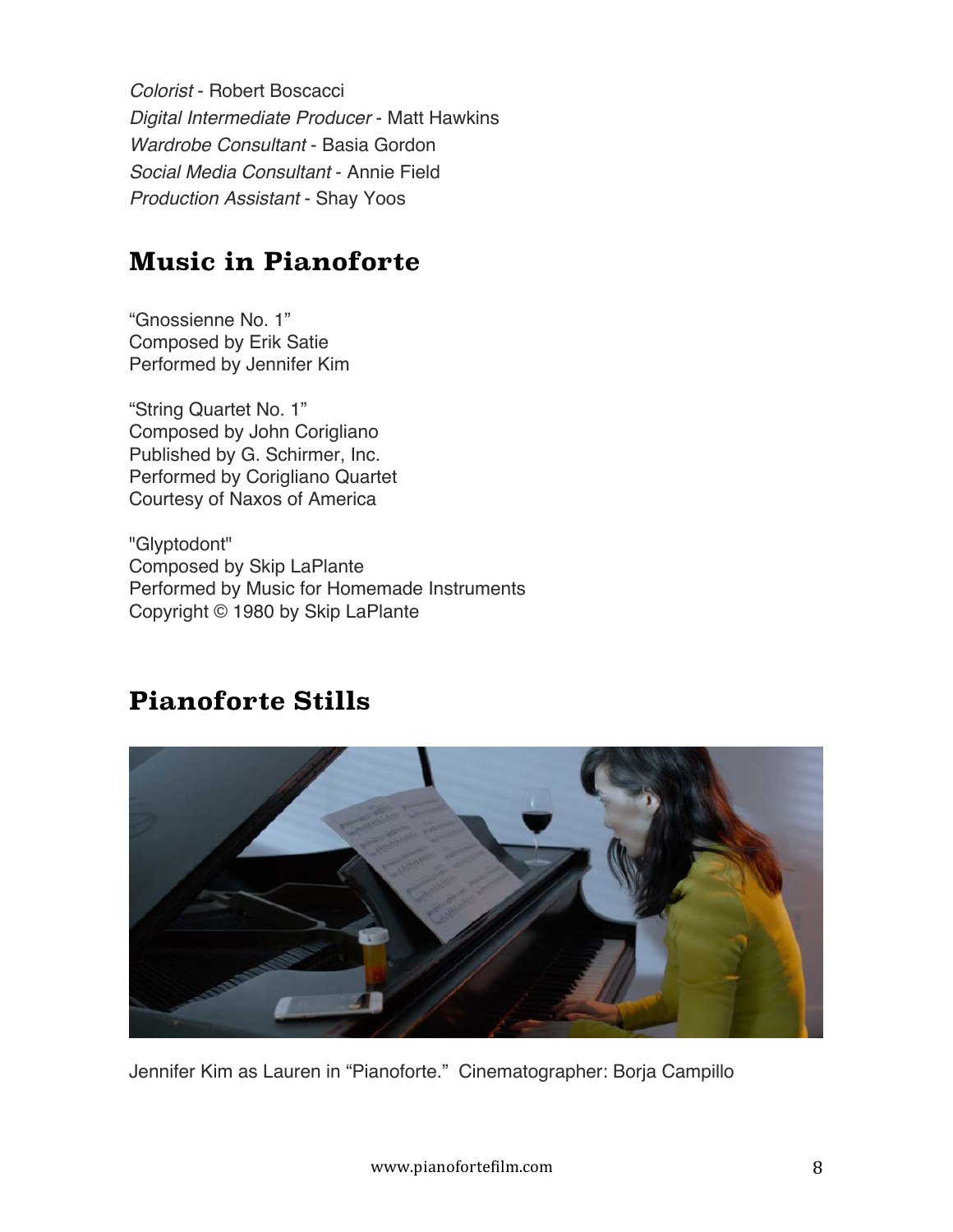# **Pianoforte Stills (cont'd)**



Jennifer Kim as Lauren and Richard Eagan as Eli Cooper in "Pianoforte." Cinematographer: Borja Campillo



Richard Eagan as Eli Cooper in "Pianoforte." Cinematographer: Borja Campillo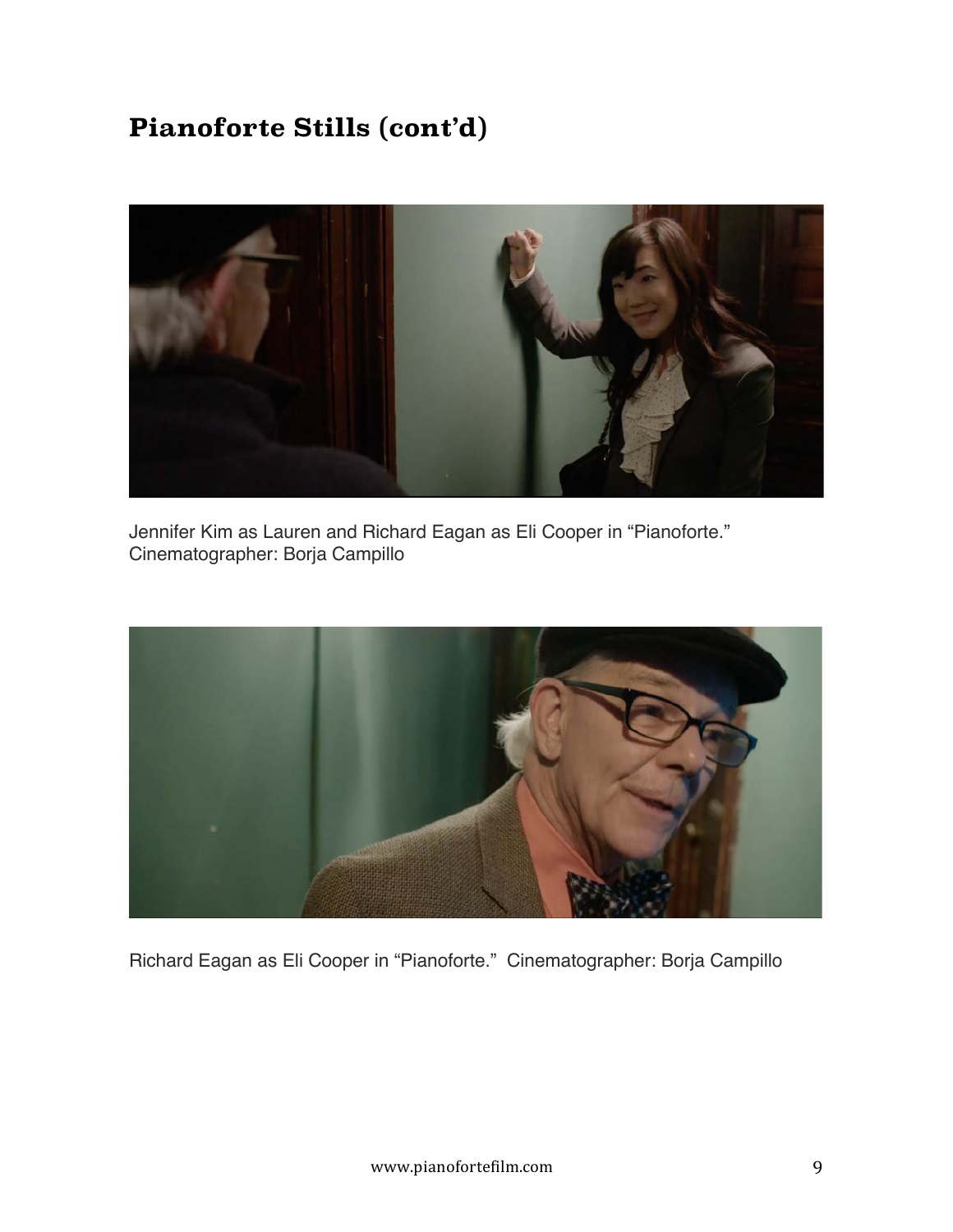# **Pianoforte Stills (cont'd)**



Marie-Louise Miller as the Store Clerk in "Pianoforte." Cinematographer: Borja Campillo



Jennifer Kim as Lauren in "Pianoforte." Cinematographer: Borja Campillo